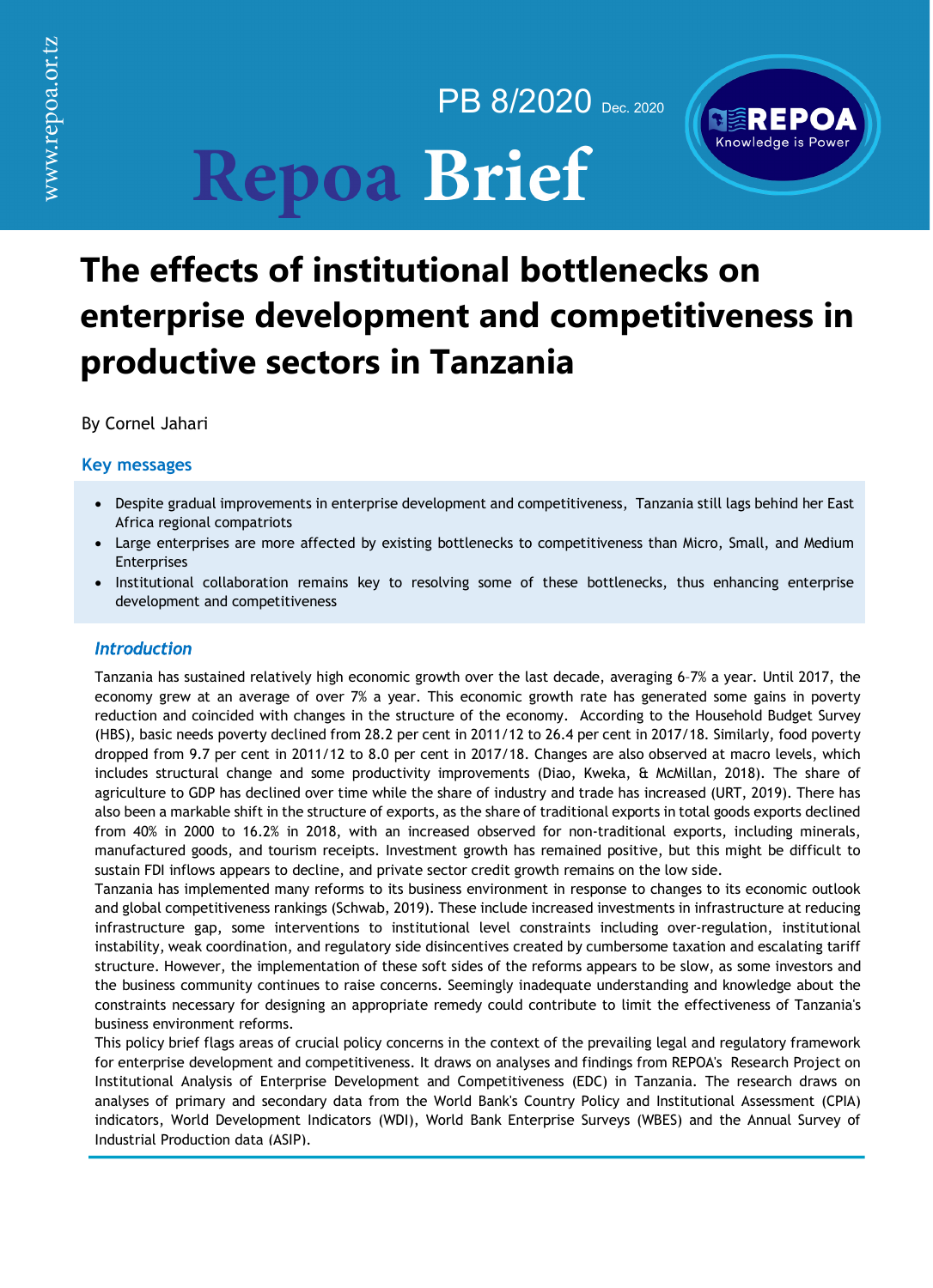# *Findings*

Tanzania is improving on economic freedom indicators, although it still lags in other indicators. With the use of four sets of Economic Freedom Indicators ( Rule of Law, Limited Government, Regulatory Efficiency, and Open Markets) as measured on a scale from 0 to 100, Tanzania has shown slight score improvement between 2011 and 2019 above that of Kenya and Burundi, getting at par with Uganda, and only below Rwanda. (Figure 1)





#### *Performance of Institutional Quality*

The Country Policy and Institutional Assessment (CPIA) for selected indicators including ( Fiscal policy, property rights and rules, trade, transparency-accountability and corruption in the public sector as well as the business regulatory environment) is used to measure the quality of the institution in EAC. Tanzania's performance in the quality of institutions over the 2009- 2018 period compared with other EAC countries shows that none of the indicators showed significant improvement. Indeed, only trade rating indicator had the same score for all ten years (a score of 4), while the remaining indicators declined over time. Overall, the selected CPIA indicators show that institutional quality in Tanzania has been gradually declining (Figure 2).



*Source: REPOA's Institutional Analysis of Enterprise Development and Competitiveness Report* 

## *The challenges of Institutional Factors in Promoting EDC in Tanzania context*

Analysis of firm-level survey data shows that institutional challenges have persisted, though changing over time. The results show that in 2016 inadequate physical infrastructure (roads, electricity, water etc.) was identified as the most binding constraint by the highest number of firms (39.2%), followed by taxes (25%), shortage of qualified labour (23.4%), and lastly, infant private sector with weak support (17.9%). Moreover, only taxes and infant private sector with weak support challenges seem to have reduced between 2008 and 2016 as reflected by a decreasing percentage number of firms that identified them as institutional challenges (from 34.3% to 25% for taxes and from 19.1% to 17.9% for infant private sector with weak support). (see figure 3).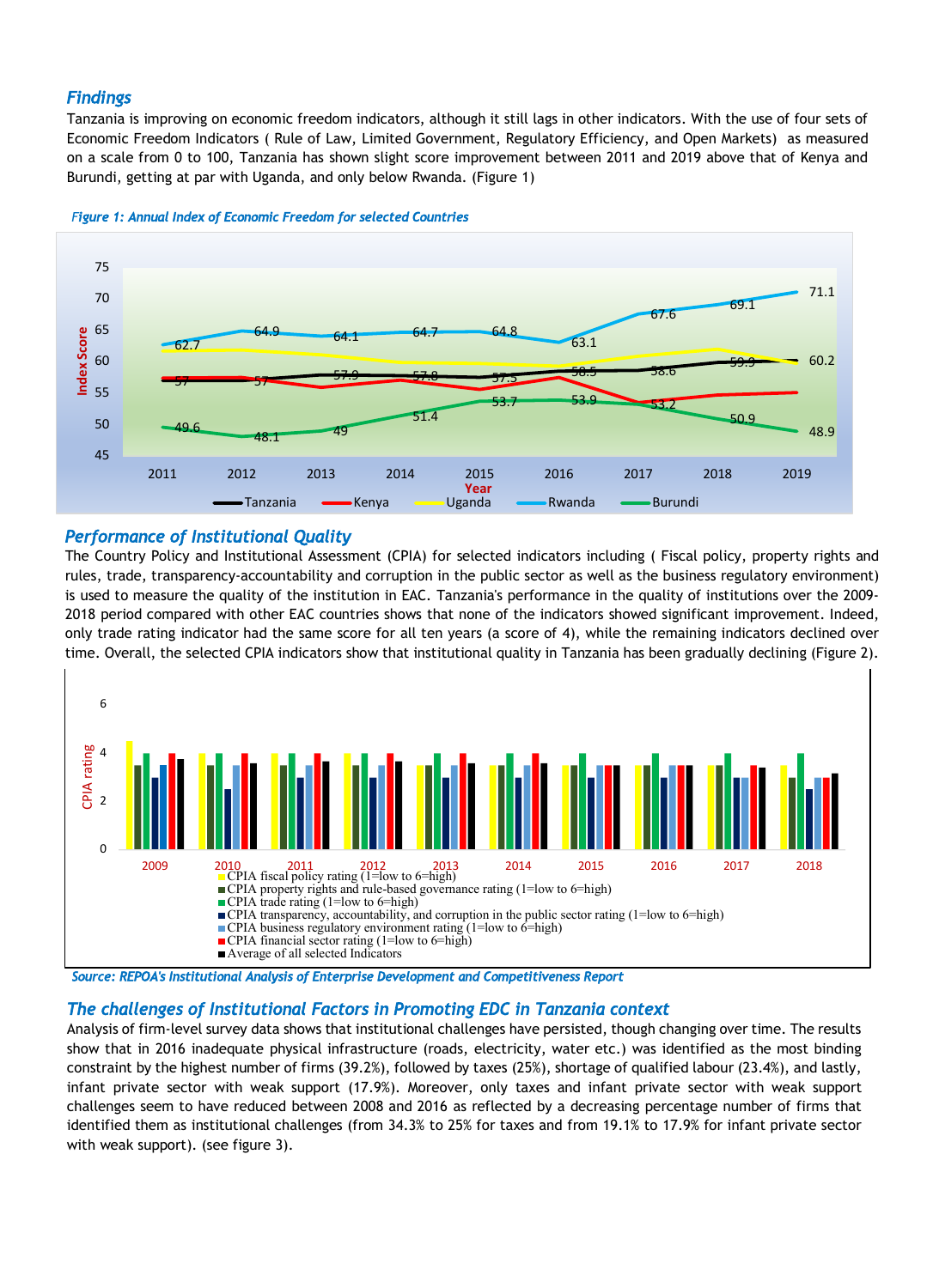



*Source: REPOA's Institutional Analysis of Enterprise Development and Competitiveness Report*

By distinguishing frequencies of the challenges by the size of firms, majority of both large (45%) and Micro, Small, and Medium Enterprises (MSMEs) (38.3%) identified inadequate physical infrastructure as a significant challenge for their businesses. However, large firms are more affected by physical infrastructure, labour, uncertain economic environment, complex administrative procedures, and taxes than MSMEs except for the infant private sector with weak support (see figure 4).





*Source: REPOA's Institutional Analysis of Enterprise Development and Competitiveness Report*

## *The prevalence of institutional challenges for firms*

Despite the existence of institutions supporting the development of firms, there is a general lack of awareness of their presence and functions among firms. According to the ASIP data, 41% of establishments were not aware of the various functions or services offered by associations which could be among the reasons why there are few firms registered to associations. Indeed, over two-thirds of firms which did not co-operate or receive technology or production services from Public Technology Intermediaries cited lack of awareness of the institutions or services offered. Nonetheless, data shows that some of the institutional challenges are more prevalent by firm size and ownership characteristics. Majority of firms are challenged by uncertainty in the economic environment; infant private sector and complicated administrative procedures; and that these challenges appear to be significantly more severe for private than for public sector firms (see table 1).

| <b>Firm</b><br>Characteristics | Uncertain economic<br>environment | Infant Private Sector<br>with weak support | Complicated administrative<br>procedures |
|--------------------------------|-----------------------------------|--------------------------------------------|------------------------------------------|
| Small                          | 74.05                             | 83.86                                      | 75.21                                    |
| Medium                         | 10.34                             | 6.59                                       | 9.03                                     |
| Large                          | 15.61                             | 9.55                                       | 15.76                                    |
| <b>Total</b>                   | 100                               | 100                                        | 100                                      |
| Public                         | 6.35                              | 4.55                                       | 6.72                                     |
| Private                        | 92.2                              | 94.32                                      | 92.44                                    |
| Mixed                          | 1.45                              | 1.14                                       | 0.84                                     |
| <b>Total</b>                   | 100                               | 100                                        | 100                                      |

*Table 1: Prevalence of Institutional Challenges across different Firm Characteristics in 2016 (% of firms)* 

*Source: REPOA's Institutional Analysis of Enterprise Development and Competitiveness Report*